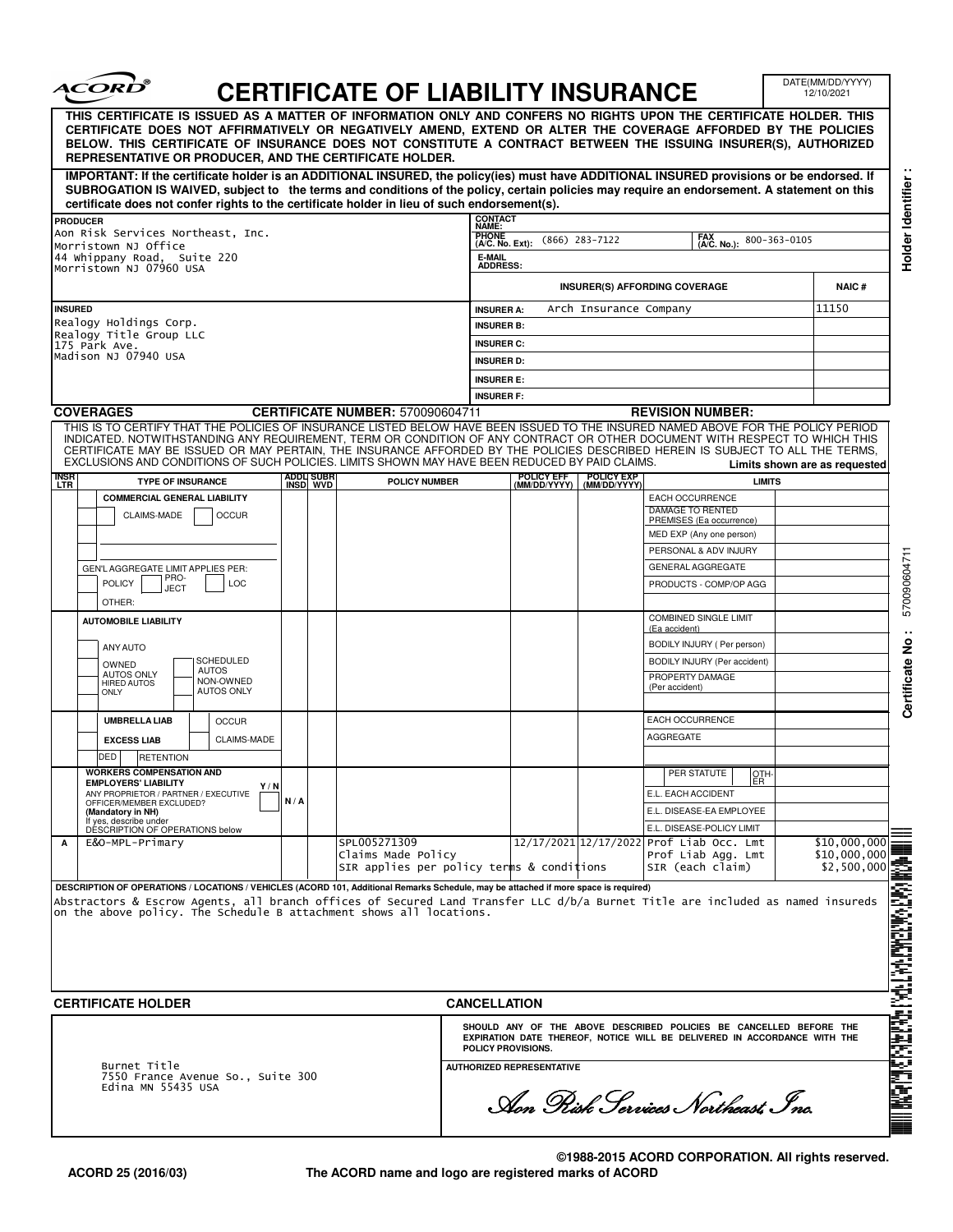**AGENCY CUSTOMER ID:** 

**LOC #:** 

| $\Delta$ |  | ORT |  |
|----------|--|-----|--|
|          |  |     |  |

## **ADDITIONAL REMARKS SCHEDULE NAMED INSURED**

**NAIC CODE** 

See Certificate Number **CARRIER**  See Certificate Number **POLICY NUMBER AGENCY**  Aon Risk Services, Northeast, Inc. See Named Insured on Page 1

Page of

| <b>POLICY NUMBER</b>   |
|------------------------|
| See Certificate Number |
| <b>CARRIER</b>         |

**EFFECTIVE DATE: Dec. 17, 2021**

### **ADDITIONAL REMARKS**

Buffalo, MN 55313

# **THIS ADDITIONAL REMARKS FORM IS A SCHEDULE TO ACORD FORM,**

**FORM NUMBER:** ACORD 25 **FORM TITLE:** Evidence of Liability Insurance

Schedule B

**CORPORATE OFFICE EAGAN** 7550 France Avenue So., Suite 300 1875 Plaza Drive, Suite 100 Edina, MN 55435 Eagan, MN 55122

## **EDEN PRAIRIE**

**BUFFALO** 11455 Viking Drive, Suite 310 700 Highway 55 East **Eden Prairie, MN 55344** 

> **EDINA** 7550 France Avenue So., Suite 300 Edina, MN 55435

### **HIGHLAND PARK**

1991 Ford Parkway St. Paul, MN 55116

## **HUDSON**

1301 Coulee Road Hudson, WI 54016